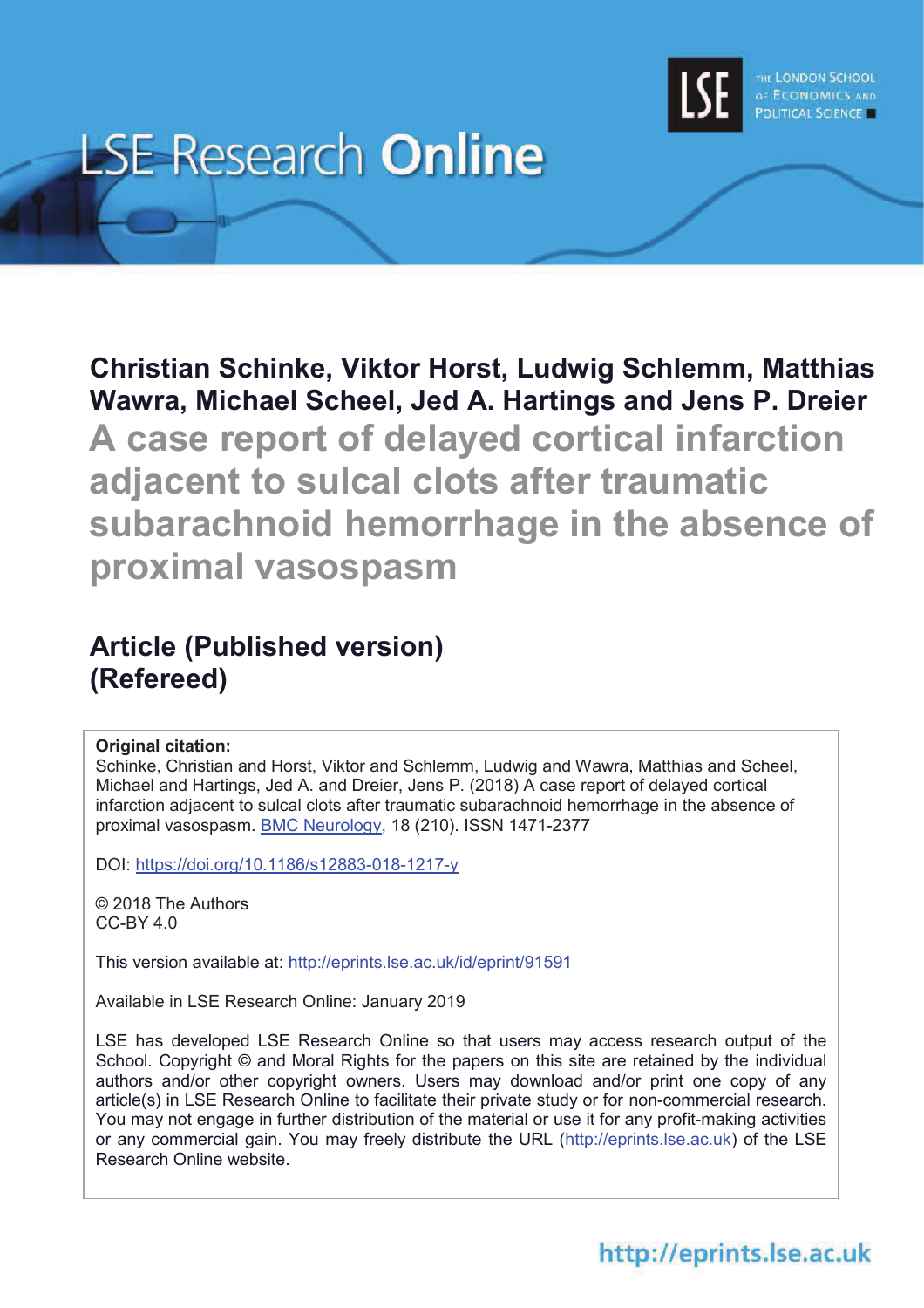### **CASE REPORT CASE REPORT CASE REPORT**





# A case report of delayed cortical infarction adjacent to sulcal clots after traumatic subarachnoid hemorrhage in the absence of proximal vasospasm

Christian Schinke<sup>1,3</sup>, Viktor Horst<sup>2</sup>, Ludwig Schlemm<sup>1,2,4,5</sup>, Matthias Wawra<sup>1</sup>, Michael Scheel<sup>6</sup>, Jed A. Hartings<sup>7</sup> and Jens P. Dreier<sup>1,2,3,8,9\*</sup>

### Abstract

Background: Cortical ischemic lesions represent the predominant pathomorphological pattern of focal lesions after aneurysmal subarachnoid hemorrhage (aSAH). Autopsy studies suggest that they occur adjacent to subarachnoid blood and are related to spasm of small cortical rather than proximal arteries. Recent clinical monitoring studies showed that cortical spreading depolarizations, which induce cortical arterial spasms, are involved in lesion development. If subarachnoid blood induces adjacent cortical lesions, it would be expected that (i) they also develop after traumatic subarachnoid hemorrhage (tSAH), and (ii) lesions after tSAH can occur in absence of angiographic vasospasm, as was found for aSAH.

Case presentation: An 86-year-old woman was admitted to our hospital with fluctuating consciousness after hitting her head during a fall. The initial computed tomography (CT) was significant for tSAH in cortical sulci. On day 8, the patient experienced a secondary neurological deterioration with reduced consciousness and global aphasia. Whereas the CT scan on day 9 was still unremarkable, magnetic resonance imaging (MRI) on day 10 revealed new cortical laminar infarcts adjacent to sulcal blood clots. Proximal vasospasm was ruled out using MR and CT angiography and Doppler sonography. CT on day 14 confirmed the delayed infarcts.

Conclusions: We describe a case of delayed cortical infarcts around sulcal blood clots after tSAH in the absence of proximal vasospasm, similar to results found previously for aSAH. As for aSAH, this case suggests that assessment of angiographic vasospasm is not sufficient to screen for risk of delayed infarcts after tSAH. Electrocorticography is suggested as a complementary method to monitor the hypothesized mechanism of spreading depolarizations.

Keywords: Traumatic subarachnoid hemorrhage, Delayed ischemic neurological deficits, Cortical spreading depolarization

### Background

In autopsy studies, cortical ischemic lesions are the predominant pattern of parenchymal damage both in patients with aneurysmal subarachnoid hemorrhage (aSAH) [1, 2] and in the non-human primate model of aSAH [3]. The

\* Correspondence: jens.dreier@charite.de

Full list of author information is available at the end of the article

cortical lesions typically occur adjacent to subarachnoid blood clots. They showed no relationship with angiographic vasospasm of the large cerebral arteries in either humans or non-human primates [1–3]. It has been suggested that the most likely explanation for these infarcts is vasospasm of cortical resistance arteries and arterioles caused by blood products [2]. Vasospasm in these small vessels cannot be resolved using digital subtraction angiography (DSA).

The autopsy observations are consistent with the clinical finding that thick layers of subarachnoid blood on admission computed tomography (CT) scans are among the



<sup>&</sup>lt;sup>1</sup>Department of Neurology, Charité - Universitätsmedizin Berlin, Freie Universität Berlin, Humboldt-Universität zu Berlin, Berlin Institute of Health, Berlin, Germany

<sup>&</sup>lt;sup>2</sup>Center for Stroke Research Berlin, Charité - Universitätsmedizin Berlin, Freie Universität Berlin, Humboldt-Universität zu Berlin, Berlin Institute of Health, Berlin, Germany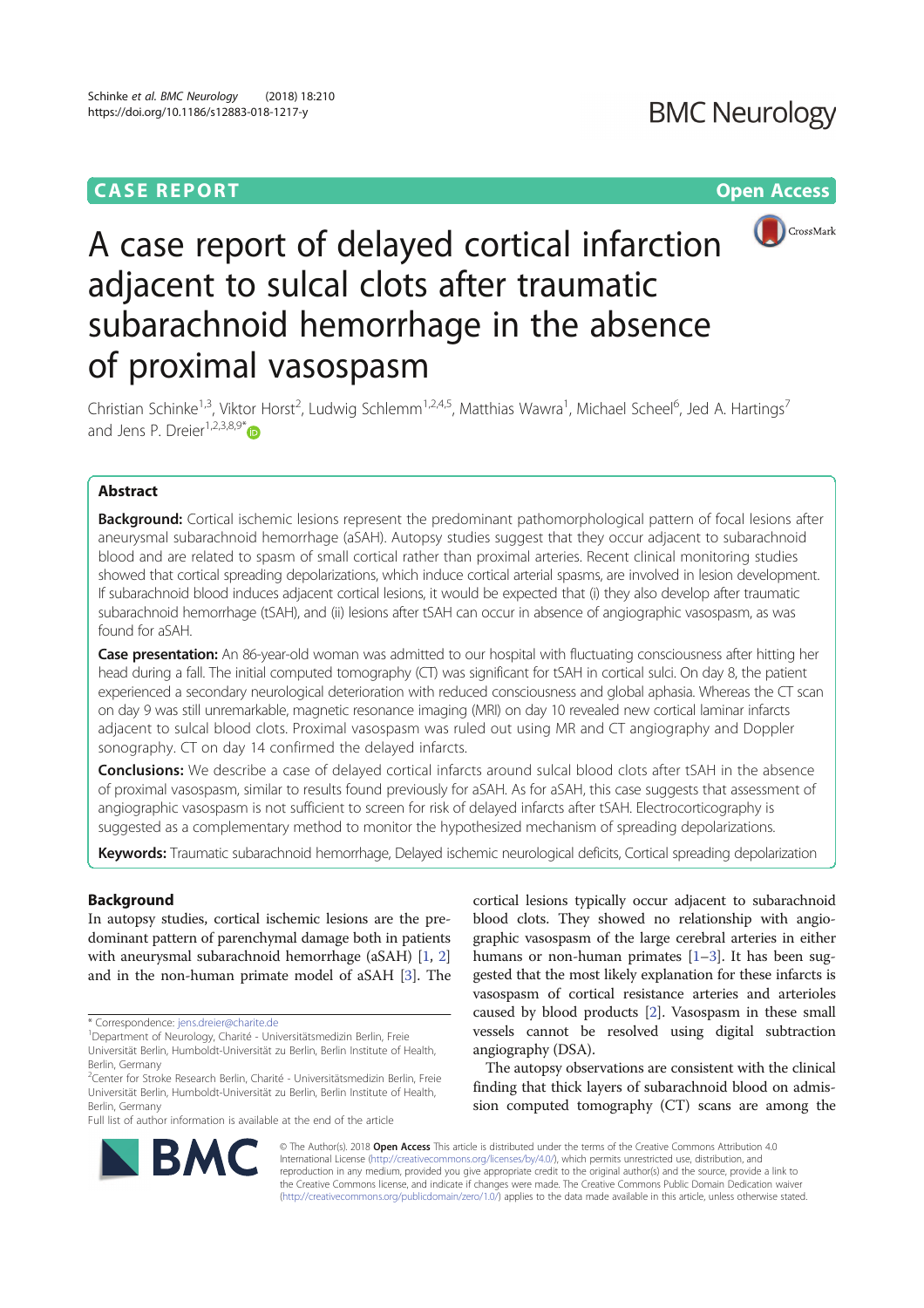most important predictors of infarction and unfavorable outcome after aSAH [4]. If adjacent cortical lesions are induced by subarachnoid blood, it would be expected that (i) they also develop after traumatic subarachnoid hemorrhage (tSAH), and (ii) lesions after tSAH can occur in absence of angiographic vasospasm, as was found for aSAH [5–8]. In fact, both early and delayed ischemic lesions have been described after tSAH [9]. However, to our knowledge, it has not been documented that delayed lesions can develop without angiographic vasospasm. Here, we report a case of tSAH in which delayed cortical infarcts developed around sulcal blood clots in the absence of proximal vasospasm.

#### Case presentation

An 86-year-old woman was admitted from an outside institution to our neurological intensive care unit with fluctuating consciousness after hitting her head during a fall. Four weeks before admission, she was in normal health for her age with a history of arterial hypertension. Because of atrial fibrillation, she was treated with rivaroxaban 20 mg once daily. Two weeks before hospitalization, she experienced pain in her lower abdomen accompanied by a feeling of illness and fatigue which she self-medicated with aspirin. She experienced nose bleeding but continued to take aspirin. She was then admitted to an external clinic after falling. During the first in-hospital night, she fell out of bed and struck her head. Thereafter, consciousness decreased and she was transferred to the neurocritical care unit of our institution. She presented with dysarthria and mild motor aphasia, but language comprehension was fully preserved. In addition, mild right-sided hemiparesis was noted. Most of the time, she was awake but intermittently somnolent. Body temperature was 37.6 °C. Routine laboratory tests revealed prolonged prothrombin time, increased international normalized ratio (INR), increased CRP, leukocytosis and corresponding signs of a urinary tract infection. She was treated with prothrombin complex concentrate and antibiotics.

The initial computed tomography (CT) on day 0 showed contusions in the left frontal and temporal lobes and tSAH. Figure 1a shows this first CT scan with subarachnoid blood in two sulci of the left frontal cortex. A contre-coup injury was found in the right posterior cranial fossa with an epidural hematoma and corresponding tSAH. In addition, a small intra-parenchymal hemorrhage was observed in the right basal ganglia. Arterial aneurysms or arteriovenous malformation were ruled out using CT angiography (CTA). Blood was also detected in the fourth ventricle, but signs of disturbed cerebrospinal fluid circulation were not seen. Accordingly, the patient did not receive external ventricular drainage. Further CT scans on days 1, 3 and 5 showed neither increase of the epidural hematoma nor development

of an occlusive hydrocephalus. They revealed only the progressive decrease of Hounsfield units within the blood-related hyperdensities. Nimodipine was not given because there is currently no recommendation for its use after tSAH [9].

The patient was alert and in an improved general condition when she was transferred to the normal ward on day 7. On day 8, however, the patient experienced a secondary deterioration of her neurological status, as characterized by reduced consciousness and global aphasia, with loss of ability to speak or understand. Whereas the CT scan on day 9 was still unremarkable, the MRI scan on day 10 revealed new cortical laminar infarcts adjacent to the sulcal clots (Fig. 1 c and d). The infarcts included both Broca and Wernicke areas. Transcranial Doppler sonography (TCD) on day 10 showed normal mean velocities of the posterior cerebral arteries (right PCA 29 cm/s, left PCA 23 cm/s) and normal pulsatility indices. The bone window was not sufficient to assess velocities of the middle cerebral arteries (MCA). Neither MR angiography (MRA) on day 10 nor CTA on day 14 showed any signs of proximal vasospasm (Fig.1 e and f). However, the CT scan on day  $14$  revealed the same infarcts as the MRI scan on day 10 (Fig. 1 b). Over the following week, the patient improved again. She was able to respond to simple commands when she was transferred to clinical rehabilitation.

#### Discussion and conclusions

In addition to contusions and an epidural hematoma, this patient experienced tSAH with sulcal blood clots and initial focal neurological deficits. After initial improvement, this was succeeded by a secondary neurological deterioration with global aphasia on day 8. Accordingly, an MRI on day 10 showed new infarcts around sulcal blood clots. In contrast to the CT scan on day 9, the CT scan on day 14 also showed the new infarcts. No signs of proximal vasospasm were found using MRA, CTA and TCD.

A limitation of the study is that, despite serial use of multiple diagnostic procedures, there is a theoretical possibility that proximal vasospasm occurred but escaped detection. For example, the bone windows for TCD examination were sufficient to assess the PCAs but not the MCAs. It is also possible that proximal vasospasm occurred in connection with new infarct development between days 9 and 10 but resolved rapidly and was not detected by MRA on day 10. However, this scenario is unlikely since proximal vasospasm after aSAH, as assessed by either TCD or DSA, typically resolves only after day 16 [10, 11]. Another consideration is that while CTA and MRA are reliable noninvasive methods to assess proximal diameters of the basal cerebral arteries, they are inferior to DSA for evaluation of the more distal arterial branches [12, 13]. Accordingly, we cannot exclude that vasospasm occurred in these more distal branches in our patient. Nonetheless, several lines of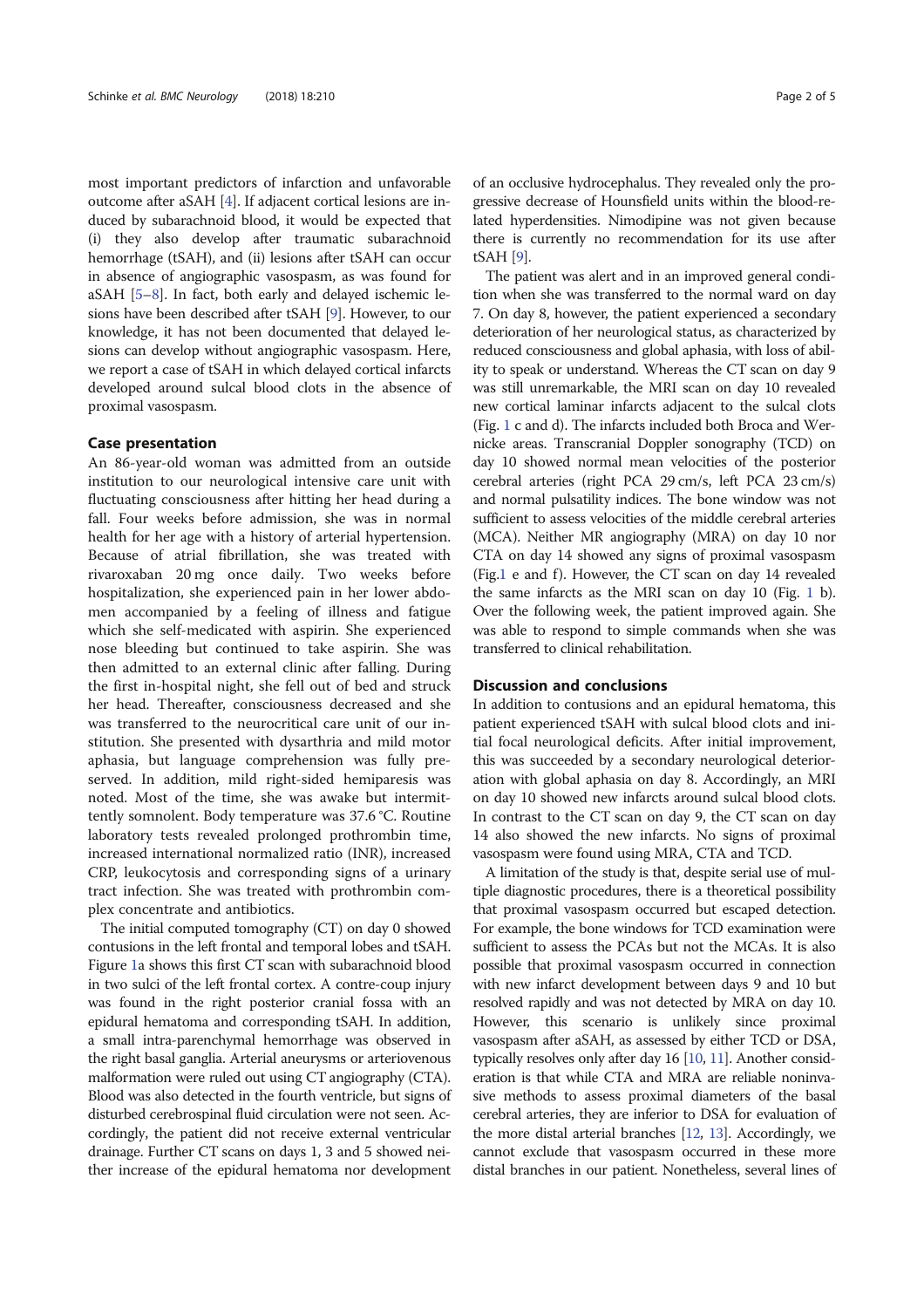

Fig. 1 Development of a cortical infarct around sulci filled with subarachnoid blood. (a) is a representative image of the initial  $CT$ scan on day 0. It shows subarachnoid blood in two sulci of the left frontal cortex (arrow). In addition, a left-sided hematoma exterior of the head marks the area of the impact. ( $\mathbf{b}$ ) Whereas the subsequent CT scans on days 1, 3, 5 and 9 showed no new infarcts, the followup CT scan on day 14 revealed a new hypodensity confined to the cortical gray matter around the sulci that had shown subarachnoid blood in the CT scan on day 0. This lesion was consistent with the new infarct seen on the MRI scan of day 10. (c) The T2\* weighted image of the MRI on day 10 revealed that the subarachnoid blood was still present in the sulci in which it had been seen on the initial CT scan, although the hyperdensity had disappeared on later CT scans. (d) The DWI on day 10 showed a hyperintensity typical of a new infarct around the sulci with subarachnoid blood. This DWI hyperintensity corresponded to an ADC reduction (not shown). The synopsis of images  $(a) - (d)$  provides evidence for delayed cortical laminar necrosis adjacent to the sulcal clot in the left frontal cortex. (e) The MRA on day 10 and (f) the CTA on day 14 did not show any evidence of proximal vasospasm

evidence suggest that cortical ischemic lesions after aSAH are primarily the consequence of spasm in the cortical microvessels that lie beyond the resolution of DSA, as explained below [14, 15].

Cortical ischemic lesions similar to those reported here were observed by Stoltenburg-Didinger and Schwarz in 106 of 139 (76%) autopsy cases of ruptured aneurysms [2]. Notably, intravascular thrombi occurred in only 4 of the 106 autopsy cases with infarcts, and it was concluded that these thrombi did not precipitate the infarcts, but rather resulted from microcirculatory disorders secondary to the developing necrosis. Endothelial swelling was also excluded as an etiologic factor since this occurs temporarily and would only obstruct the lumina of capillaries, not arteries or arterioles. Compression was unlikely as a potential cause since subarachnoid clots would lead to venous prior to arterial compression due to the thinner vessel wall of veins. Venous compression would result in primarily hemorrhagic infarcts, but the cortical infarcts were always anemic. Finally, no relationship was found between the cortical lesions and angiographic vasospasm of the large cerebral arteries in either humans or non-human primates [1–3]. The only consistent finding in the autopsies of both patients and monkeys was that the cortical lesions typically occurred adjacent to subarachnoid blood clots, suggesting that blood products are involved in their pathogenesis [2, 3]. In the pathoanatomical descriptions, the cortical infarcts were of different shape and size. Most of them were bell-shaped, corresponding to the territory of small perforating arteries, or laminar, corresponding to the territories of rectangular branches of cortical arteries. It was suggested that the most likely explanation for these infarcts is spasm of the cortical arteries [2].

The first experimental evidence that subarachnoid blood clots can cause focal cortical necrosis was provided almost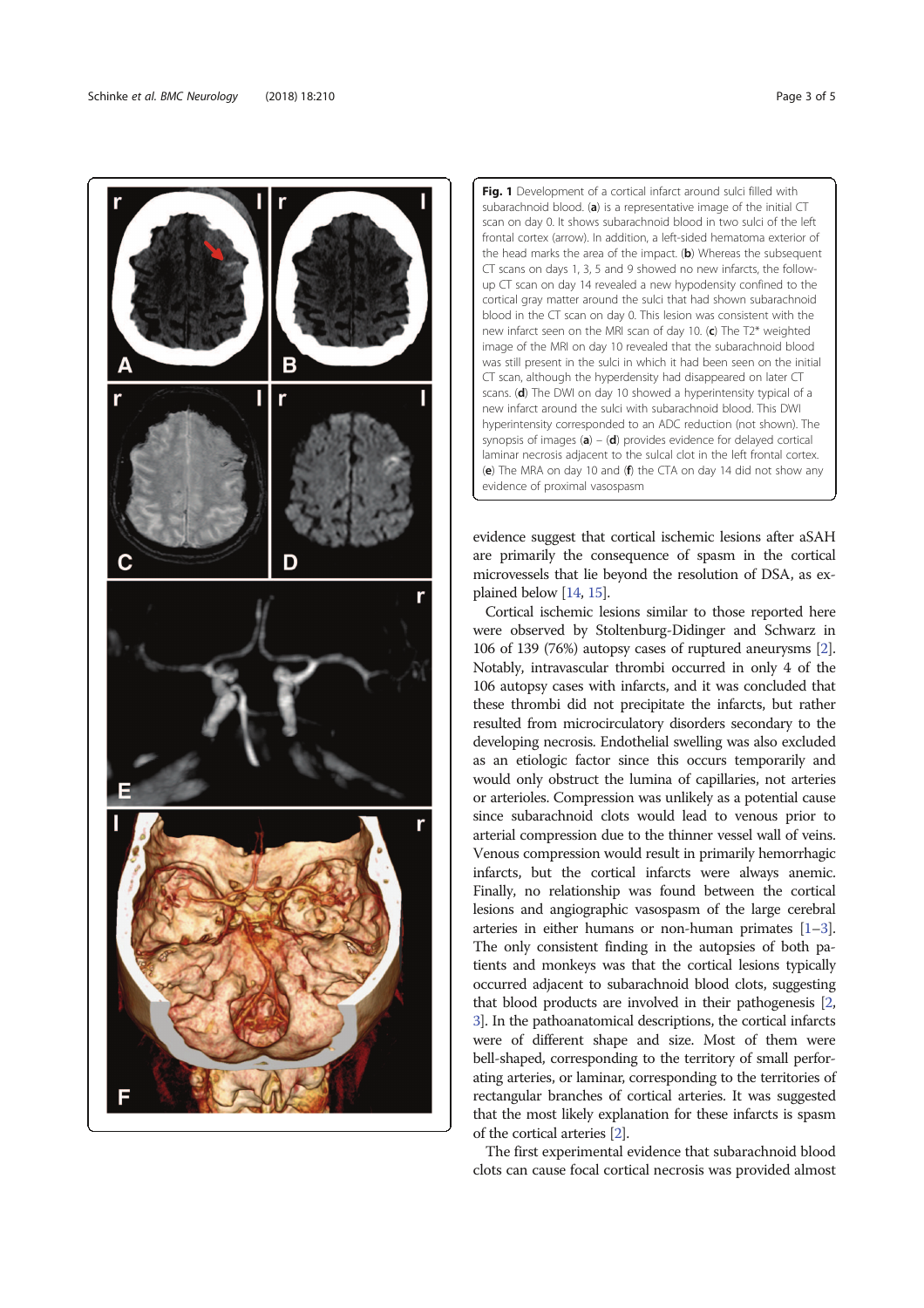70 years ago by Iwanowski and Olszewski, who published a study on 'subpial cerebral siderosis' [16]. After injections of blood into the subarachnoid space, the dogs in this study developed neurological deficits on the following days, and pathologic changes included the occurrence of cortical laminar necrosis. A similar result was recently found in the swine sulcal clot model, in which subarachnoid blood alone was sufficient to cause adjacent cortical infarcts [17]. Notably, their development was associated with spreading depolarizations (SD), in agreement with previous rat studies showing that subarachnoid blood products induce SDs. A key aspect of SDs in the presence of blood products is that they induce an inverse neurovascular response, known as spreading ischemia, in contrast to the arteriolar dilation and spreading hyperemia observed in response to SD in normal cortex [18, 19]. Thus, SDs in the presence of blood products initiated severe long-lasting spasm of cortical arteries with consequent spreading ischemia. Spreading ischemia alone was sufficient to cause cortical infarcts that have similar pathologic morphology as observed in patients with aSAH. Subsequently, SDs and spreading ischemias were described in patients with aSAH [20] and also those with tSAH [21]. Thus, in the wake of both aSAH and tSAH, inverse neurovascular coupling in response to SDs might acutely exacerbate the microarterial spasm resulting from cortical exposure to blood products. The idea that these mechanisms can contribute to the development of new infarcts was recently confirmed in a study of 11 patients with aSAH [22]. In this study, subdural opto-electrodes were used to monitor cortical tissue at risk for development of delayed infarcts. Typically ischemic episodes started with a cluster of repetitive SDs and progressively prolonged spreading ischemias. The SDs eventually became terminal, without recovery, and were followed by a negative ultraslow potential (NUP) that is thought to reflect the progression from persistent depolarization to cell death in an increasing fraction of neurons. Accordingly, NUP-displaying electrodes were significantly more likely to overlie a developing infarction than those not displaying a NUP. During the NUP, the median duration of spreading ischemia was 40 min, CBF fell from 57 to 26%, and tissue partial pressure of oxygen abruptly decreased from 13 to 3 mmHg.

In conclusion, the present case suggests that proximal vasospasm is not a conditio sine qua non for the development of delayed infarcts after tSAH, similar to results found previously for aSAH. A multidisciplinary international research group has previously recommended that the presence of angiographic vasospasm should not be a criterion to diagnose delayed infarcts after aSAH [23]. The present results suggest the same for delayed infarcts after tSAH. Although aSAH and tSAH differ in the mechanism of primary injury (aneurysm rupture vs. trauma), we suggest that they may share common mechanisms of secondary injury [24, 25]. Further systematic

research is needed on this topic, and for this purpose, we recommend that serial MRI scans should be performed more frequently after tSAH.

#### Abbreviations

ADC: apparent diffusion coefficient; aSAH: aneurysmal subarachnoid haemorrhage; CRP: C-reactive protein; CT: computed tomography; CTA: computed tomography angiography; DWI: diffusion weigthed imaging; INR: international normalized ratio; MCA: middle cerebral artery; MRA: magnetic resonance angiography; MRI: magnetic resonance imaging; NUP: negative ultraslow potential; PCA: posterior cerebral artery; SD: spreading depolarization; TCD: transcranial Doppler sonography; tSAH: traumatic subarachnoid hemorrhage

#### Acknowledgements

Dr. Dreier was supported by grants of the DFG (DFG DR 323/5-1 and DFG DR 323/10-1), the Bundesministerium für Bildung und Forschung (BMBF) Center for Stroke Research Berlin 01 EO 0801 and FP7 no 602150 CENTER-TBI. We acknowledge support from the German Research Foundation (DFG) and the Open Access Publication Fund of Charité – Universitätsmedizin Berlin.

#### Funding

Dr. Dreier was supported by grants of the DFG (DFG DR 323/5–1 and DFG DR 323/10–1), the Bundesministerium für Bildung und Forschung (BMBF) Center for Stroke Research Berlin 01 EO 0801 and FP7 no 602150 CENTER-TBI.

#### Availability of data and materials

According to the data protection officer of the Charité – Universitätsmedizin Berlin, the patient file cannot be made publicly available. However, datasets used and/or analysed during the current study are available from the corresponding author on reasonable request under the condition that the legal representative of the patient will agree to share the data on a given request.

#### Authors' contributions

CS and MW were involved in direct patient care. CS and JD were the main contributors of writing the manuscript. JH reviewed the article and gave intellectual input to the background and discussion. LS was involved in patient examination while VH and MS provided and edited the figure. All three gave intellectual input to the discussion. All authors read and approved the final manuscript.

#### Competing interest

The authors declare that they have no competing interests.

#### Ethics approval and consent to participate Not applicable.

#### Consent for publication

Written informed consent was obtained from the son of the patient who is her legal guardian. He has read and agreed to the German version of the final manuscript, and agreed to publication of the case report.

#### Publisher's Note

Springer Nature remains neutral with regard to jurisdictional claims in published maps and institutional affiliations.

#### Author details

<sup>1</sup>Department of Neurology, Charité - Universitätsmedizin Berlin, Freie Universität Berlin, Humboldt-Universität zu Berlin, Berlin Institute of Health, Berlin, Germany. <sup>2</sup>Center for Stroke Research Berlin, Charité -Universitätsmedizin Berlin, Freie Universität Berlin, Humboldt-Universität zu Berlin, Berlin Institute of Health, Berlin, Germany. <sup>3</sup>Department of Experimental Neurology, Charité - Universitätsmedizin Berlin, Freie Universität Berlin, Humboldt-Universität zu Berlin, Berlin Institute of Health, Berlin, Germany. <sup>4</sup>Berlin Institute of Health (BIH), Berlin, Germany. <sup>5</sup>London School of Economics and Political Science, London, UK. <sup>6</sup>Department of Neuroradiology, Charité - Universitätsmedizin Berlin, Freie Universität Berlin, Humboldt-Universität zu Berlin, Berlin Institute of Health, Berlin, Germany. <sup>7</sup>Department of Neurosurgery, University of Cincinnati (UC) College of